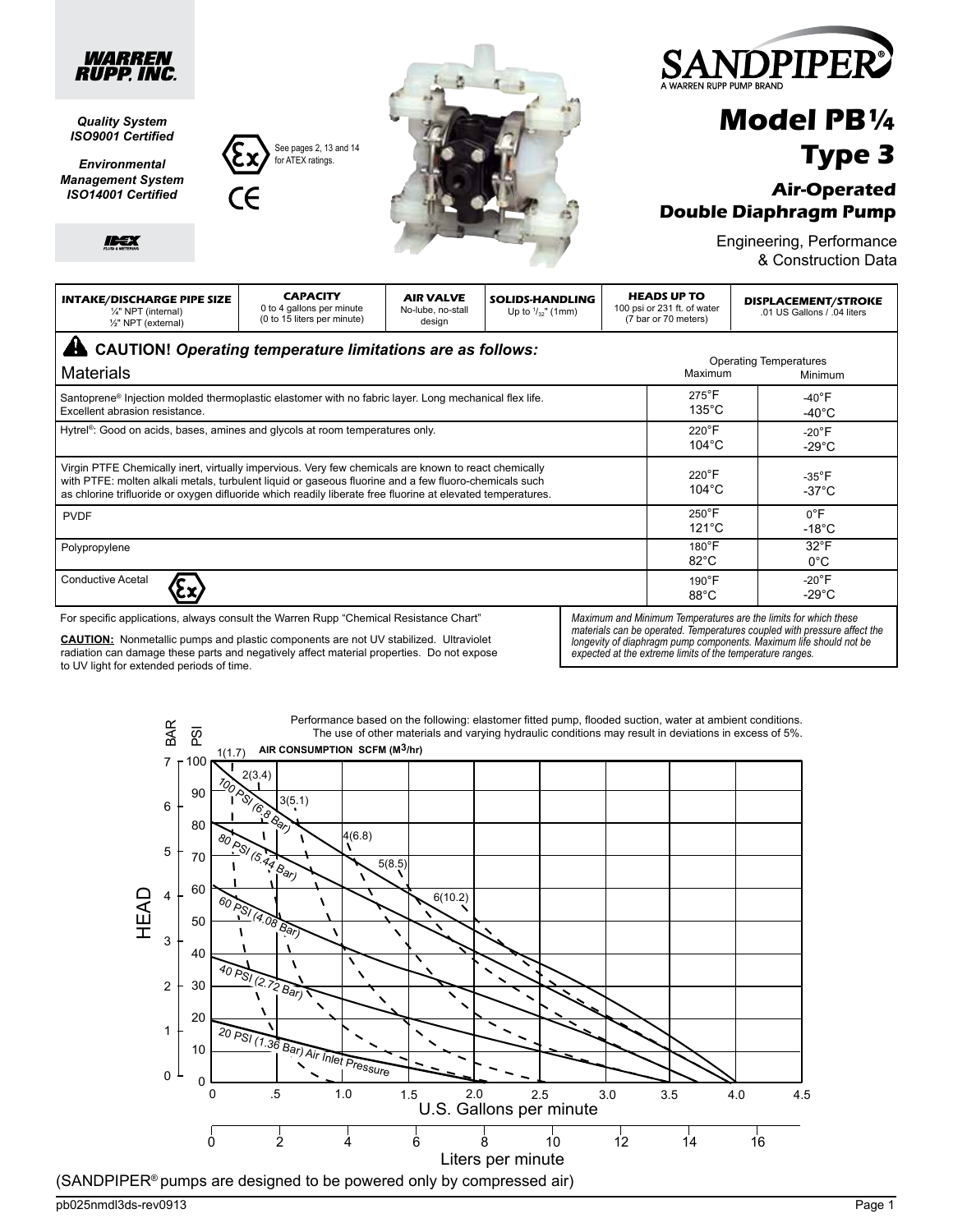# Explanation of Pump Nomenclature



**Pump Series**<br>P Plastic

**P** Plastic

#### Pump Design **B** Soilid Ball

#### Pump Size and Options

- **1/4** 1/4" NPT
- **P1** Intrinsically Safe ATEX Compliant Pulse Output
- **P0** 10-30VDC Pulse Output Option
- **P2** 110/120 or 220/240VAC Pulse Output Option
- **E0** Integral Solenoid 24VDC Coil
- **E1** Integral Solenoid 24VDC Explosion-Proof Coil
- **E2** Integral Solenoid 24VAC/12VDC Coil
- **E3** Integral Solenoid 12VDC Explosion-Proof Coil
- **E4** Integral Solenoid 110VAC Coil
- **E5** Integral Solenoid 110VAC Explosion-Proof Coil
- **E6** Integral Solenoid 220VAC Coil
- **E7** Integral Solenoid 220VAC Explosion-Proof Coil **E8** Integral Solenoid 115VAC, 50Hz Explosion-
- Proof Coil **E9** Integral Solenoid 230VAC, 50Hz, Explosion-

**Discharge Porting Position**<br>T Top

- **T** Top
- **H** Horizontal Suction and Discharge
- **V** Vertical Discharge
- **VV** Vertical Suction and Discharge

#### Diaphragm Check Valve Materials

- **S** Santoprene
- **T** Virgin PTFE

**3**

**U** Santoprene Diaphragms/PTF E Ball

#### Design Level

#### Construction

- **P** Polypropylene Wet End and Center
- **K** PVDF Wet End and Polypropylene Center
- △ **CA** Conductive Acetal Wet End and Center

Your Serial #: *(fill in from pump nameplate)* 

Proof Coil

## ATEX Detail



Conductive Acetal models ONLY with Metal External Muffler.



Conductive Acetal models ONLY with Integral Muffler.



II 2G Ex ia c IIC T5  $(2)$   $\left\langle \sum_{l} \right\rangle$  II 3/2 G Ex ia c IIC T5 II 2D Ex c ia 20 IP67 T100°C

> **Note:** Pumps ordered with the options listed in (1) to the left are ATEX compliant when ordered with kit option P1.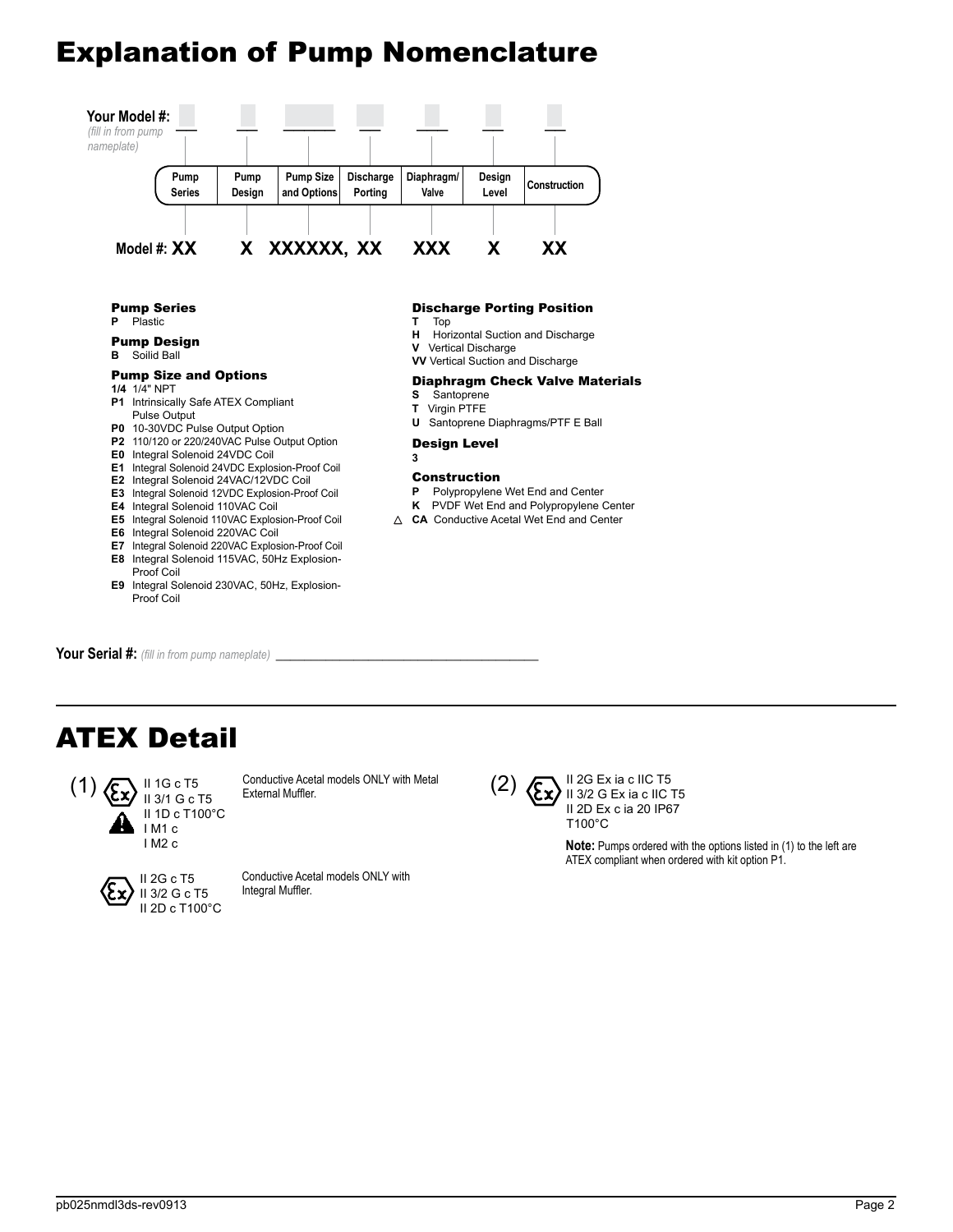## **Dimensions: PB¼ Non-Metallic**

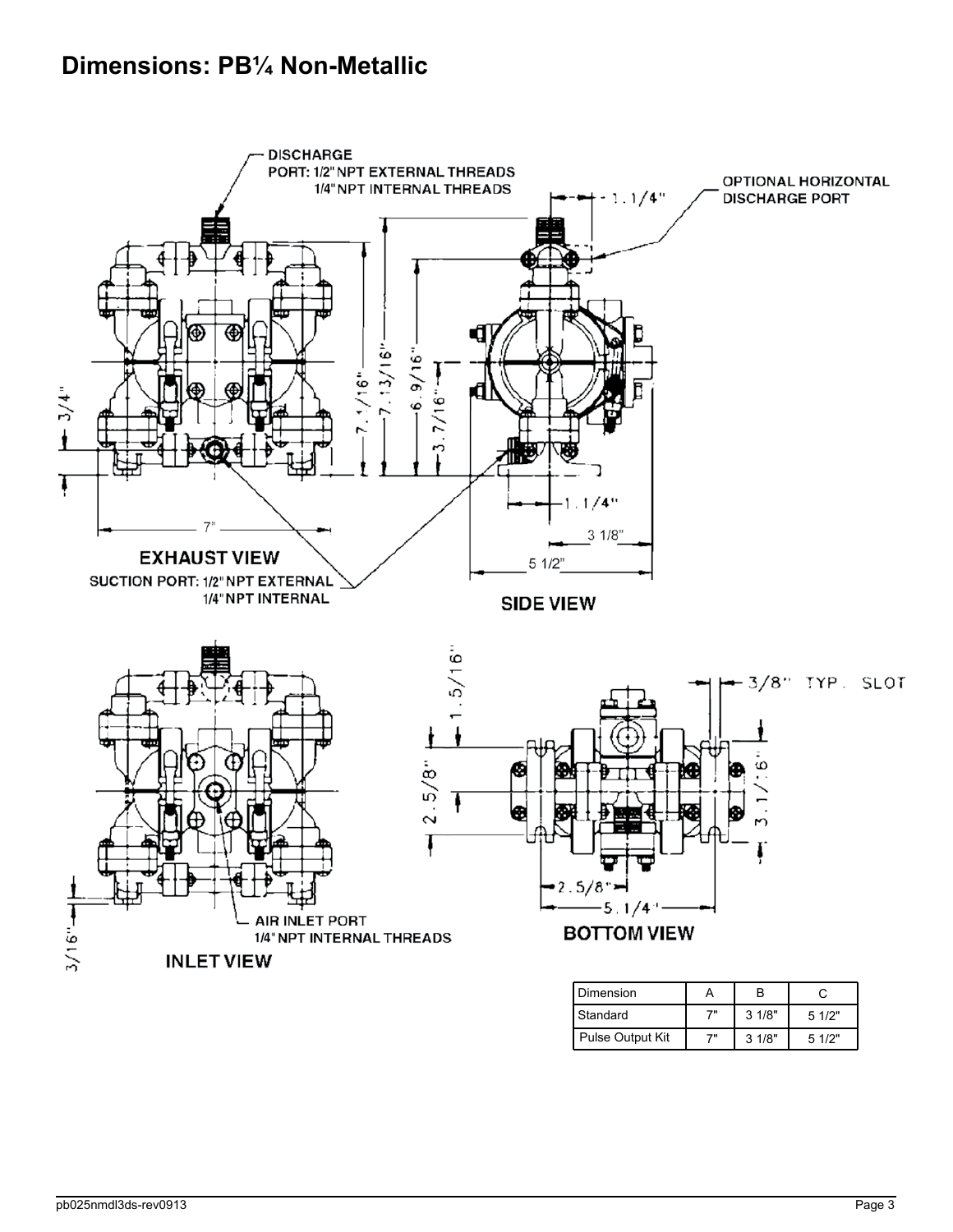## **Metric Dimensions: PB¼ Non-Metallic**

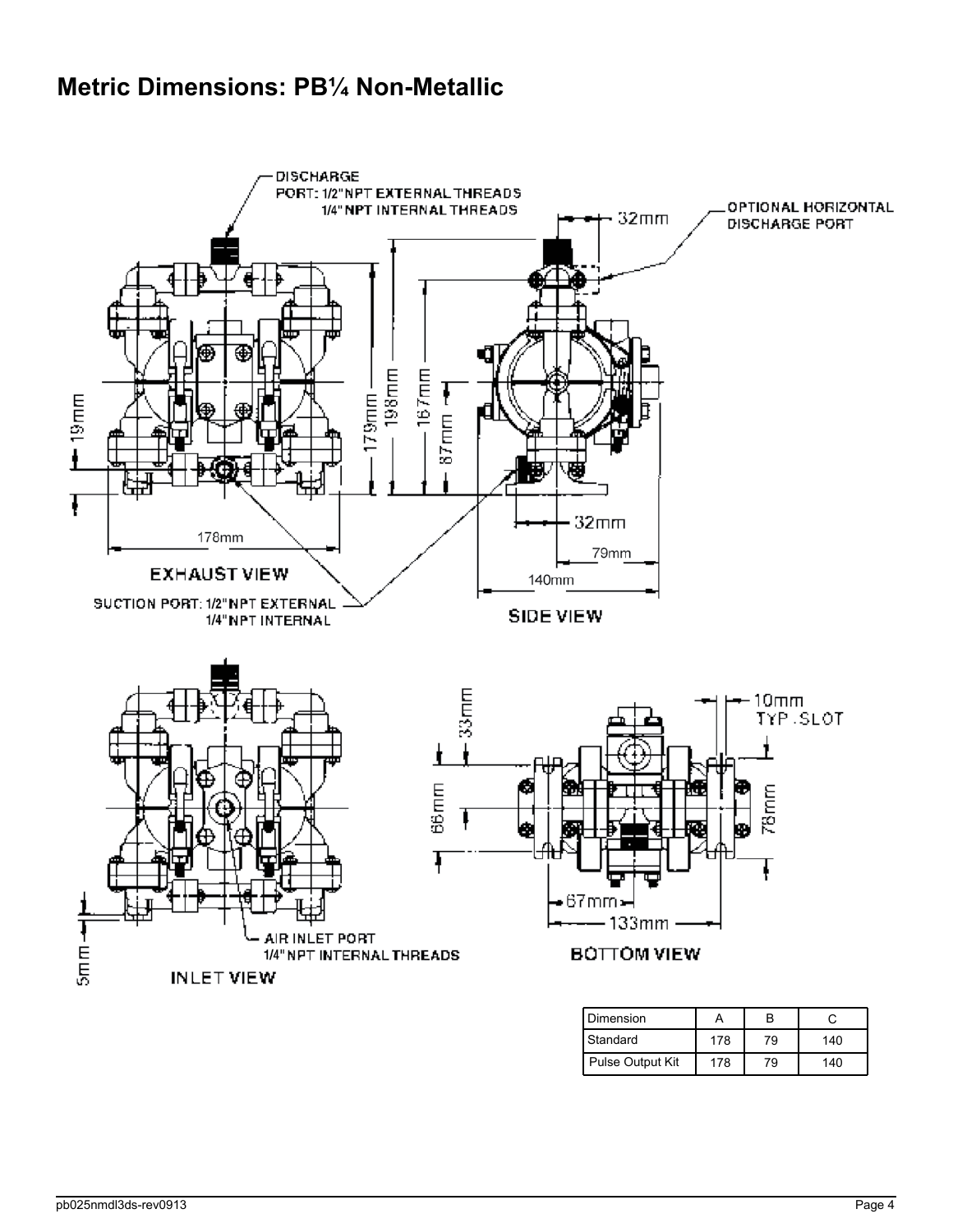

# Declaration of Conformity

**Manufacturer: Warren Rupp, Inc.®, 800 N. Main Street Mansfield, Ohio, 44902 USA**

certifies that Air-Operated Double Diaphragm Pump Series: HDB, HDF, M Non-Metallic, S Non-Metallic, M Metallic, S Metallic, T Series, G Series, RS Series U Series, EH and SH High Pressure, W Series, SMA and SPA Submersibles, and Tranquilizer Surge Suppressors comply with the European Community Directive 2006/42/EC on Machinery, according to Annex VIII. This product has used Harmonized Standard EN809:1998+A1:2009, Pumps and Pump Units for Liquids - Common Safety Requirements, to verify conformance.

avid Roseberry

Signature of authorized person

Printed name of authorized person David Roseberry

Revision Level: F

Date of issue October 20, 2005

**Title** Engineering Manager

Date of revision April 19, 2012



CE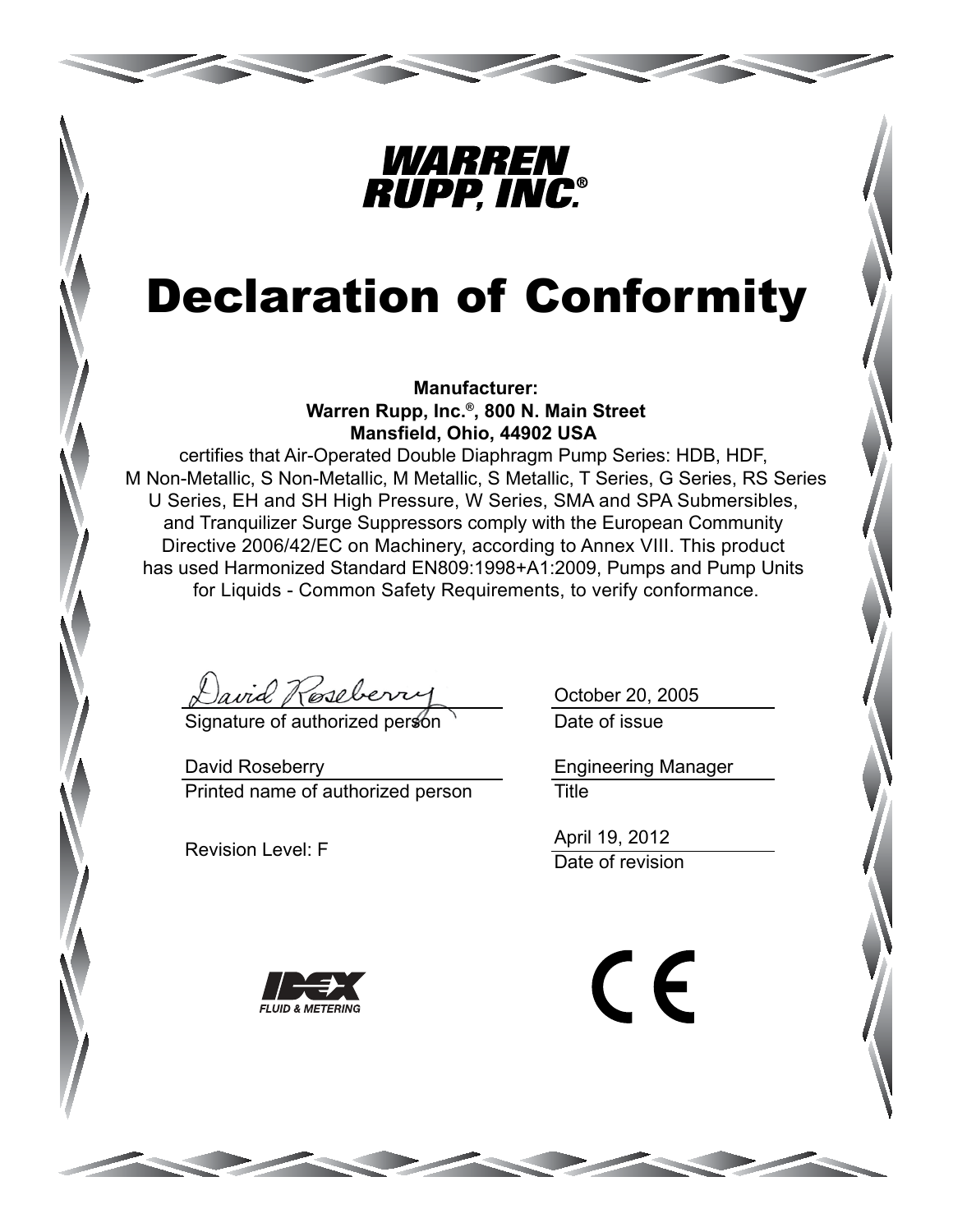

# **EC Declaration of Conformity**

In accordance with ATEX Directive 94/9/EC, Equipment intended for use in potentially explosive environments.

### **Manufacturer:**

Warren Rupp, Inc.® A Unit of IDEX Corportion 800 North Main Street P.O. Box 1568 Mansfield, OH 44902 USA

### **Applicable Standard:**

EN13463-1: 2009 EN13463-5: 2011



### **EN 60079-25: 2011**

For pumps equipped with Pulse Output ATEX Option Quality B.V. (0344)

## **AODD Pumps and Surge Suppressors**

For Type Examination Designations, see page 2 (back)

## **AODD (Air-Operated Double Diaphragm) Pumps**

EC Type Examination Certificate No. Pumps: KEMA 09ATEX0071 X

DEKRA Certification B.V. (0344) Meander 1051 6825 MJ Arnhem The Netherlands





DATE/APPROVAL/TITLE: 14 MAY 2014

Nesele

David Roseberry, Engineering Manager